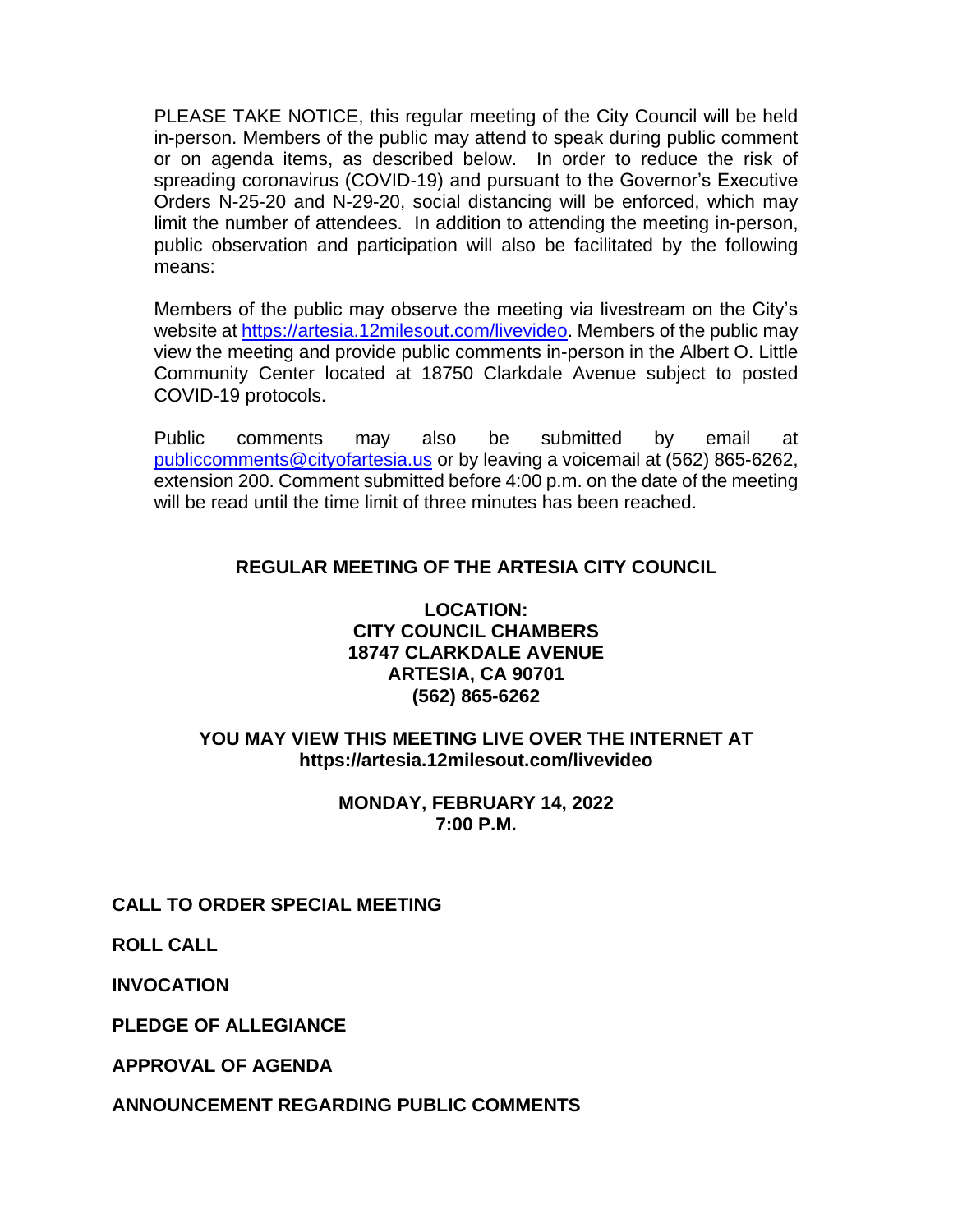Public comments received prior to the commencement of the meeting will be read and live comments will be heard at this time. Any public comments that cannot be heard within the next 20 minutes will be heard at the end of the meeting. If a member of the public submitted public comments on a Consent Calendar item, the item will be removed from the Consent Calendar for separate discussion and to hear the public comment on the Consent Calendar item at that time. Under the provisions of the Brown Act, the City Council is prohibited from taking action on items that are not listed on the agenda, but may refer the matter to staff or to a subsequent meeting.

# **COUNCILMEMBER COMMENTS**

This is the time for general comments, announcements, and requests of staff and/or other issues of concern to Councilmembers that may briefly be presented at this time.

# **CEREMONIAL PRESENTATIONS**

- 1. 2022 BLACK HISTORY MONTH PROCLAMATION [STAFF REPORT](https://www.cityofartesia.us/DocumentCenter/View/5221/1) [ATTACHMENT](https://www.cityofartesia.us/DocumentCenter/View/5220/1---ATTACH)
- 2. 2022 LUNAR NEW YEAR MONTH PROCLAMATION [STAFF REPORT](https://www.cityofartesia.us/DocumentCenter/View/5223/2) [ATTACHMENT](https://www.cityofartesia.us/DocumentCenter/View/5222/2---ATTACH)

# **CONSENT CALENDAR**

It is recommended that Items (3) through (11) be acted on simultaneously in one vote unless a member of the City Council requests separate discussion and/or action on the item. In the event a member of the City Council requests separate discussion on a Consent Calendar item, or the item is removed from the Consent Calendar to allow for public comments on the item to be read. The City Council will consider that item immediately following approval of the rest of the Consent Calendar.

- 3. WAIVING OF FULL READING OF ORDINANCES LISTED ON AGENDA [STAFF REPORT](https://www.cityofartesia.us/DocumentCenter/View/5224/3)
- 4. APPROVAL OF ACCOUNTS PAYABLE CHECK REGISTER [STAFF REPORT](https://www.cityofartesia.us/DocumentCenter/View/5226/4) [ATTACHMENT](https://www.cityofartesia.us/DocumentCenter/View/5225/4---ATTACH)
- 5. APPROVAL OF CITY FINANCIAL REPORT FOR SEPTEMBER 2021 [STAFF REPORT](https://www.cityofartesia.us/DocumentCenter/View/5228/5) [ATTACHMENT](https://www.cityofartesia.us/DocumentCenter/View/5227/5---ATTACH)
- 6. APPROVAL OF CITY COUNCIL MEETING MINUTES FROM SEPTEMBER 13, 2021 TO JANUARY 10, 2022 [STAFF REPORT](https://www.cityofartesia.us/DocumentCenter/View/5230/6) [ATTACHMENT](https://www.cityofartesia.us/DocumentCenter/View/5229/6---ATTACH)
- 7. APPROVAL OF FINDINGS TO ALLOW THE CONTINUATION OF TELECONFERENCE MEETINGS DUE TO THE CONTINUED PUBLIC HEALTH EMERGENCY PURSUANT TO AB 361 [STAFF REPORT](https://www.cityofartesia.us/DocumentCenter/View/5231/7)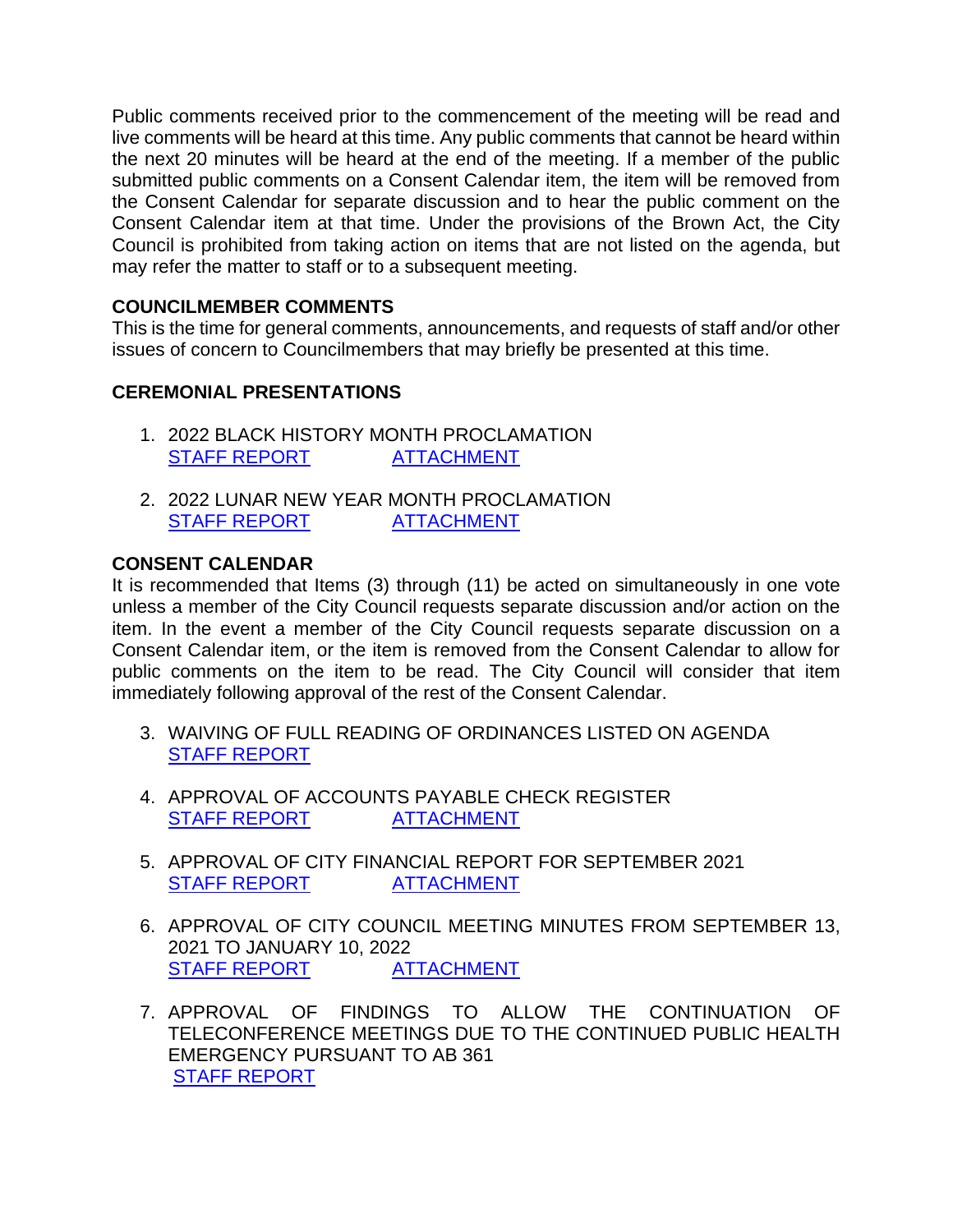- 8. ADOPTION OF RESOLUTION NO. 22-2862, A RESOLUTION OF THE CITY COUNCIL OF THE CITY OF ARTESIA, CALIFORNIA, APPROVING THE CITY'S TITLE VI PROGRAM [STAFF REPORT](https://www.cityofartesia.us/DocumentCenter/View/5233/8) [ATTACHMENT](https://www.cityofartesia.us/DocumentCenter/View/5232/8---ATTACH)
- 9. ADOPTION OF RESOLUTION NO. 22-2867, A RESOLUTION OF THE CITY COUNCIL OF THE CITY OF ARTESIA, CALIFORNIA, ADOPTING THE ARTESIA ACTIVE TRANSPORTATION PLAN [STAFF REPORT](https://www.cityofartesia.us/DocumentCenter/View/5235/9) [ATTACHMENT](https://www.cityofartesia.us/DocumentCenter/View/5234/9---ATTACH)
- 10.ADOPTION OF RESOLUTION NO. 22-2869, A RESOLUTION OF THE CITY COUNCIL OF THE CITY OF ARTESIA, CALIFORNIA, OPPOSING INITIATIVE 21-0042A1 [STAFF REPORT](https://www.cityofartesia.us/DocumentCenter/View/5237/10) [ATTACHMENT](https://www.cityofartesia.us/DocumentCenter/View/5236/10---ATTACH)
- 11.SECOND READING AND ADOPTION OF ORDINANCE NO. 21-918, AN ORDINANCE OF THE CITY OF ARTESIA, CALIFORNIA, AMENDING REGULATIONS IN TITLE 9 (PLANNING AND ZONING) OF THE ARTESIA MUNICIPAL CODE CONCERNING THE MAXIMUM ALLOWABLE FLOOR SPACE FOR SERVICE AND PROFESSIONAL USES IN THE GENERAL COMMERCIAL (C-G) ZONE AND MAKING A DETERMINATION OF EXEMPTION UNDER SECTION 15061(B)(3) OF THE CEQA GUIDELINES [STAFF REPORT](https://www.cityofartesia.us/DocumentCenter/View/5239/11) [ATTACHMENT](https://www.cityofartesia.us/DocumentCenter/View/5238/11---ATTACH)

### **COUNCILMEMBER/STAFF INFORMATIONAL REPORTING**

- 12.COUNCILMEMBER'S REPORTING ON EXTERNAL BOARDS AND COMMITTEE MEETINGS ATTENDED
- 13.COUNCILMEMBER REPORTS ON MEETINGS ATTENDED AT PUBLIC EXPENSE
- 14.INTERIM CITY MANAGER INFORMATION BRIEF

### **ADDITIONAL PUBLIC COMMENTS**

This time is set-aside for the public to address the City Council on any item of interest within the subject matter jurisdiction of the City Council that could not be heard under public comment section at the beginning of the meeting.

### **COUNCILMEMBER COMMENTS**

This is the time for additional general comment, announcements, and requests of staff and/or other issues of concern to Councilmembers that may briefly be presented at this time.